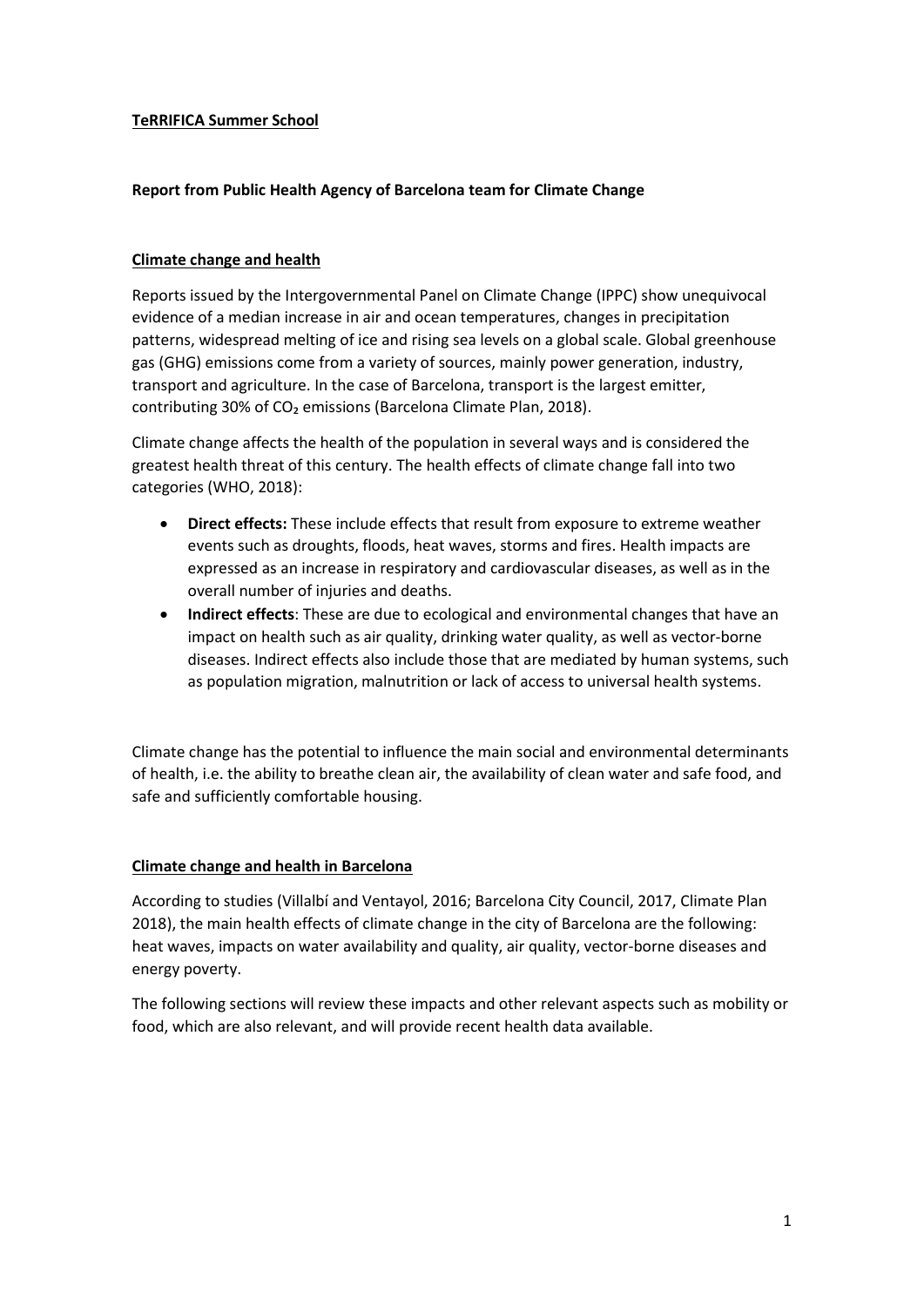# A. Heat vulnerability

- Excessive heat can be a health hazard both directly and through the aggravation of chronic diseases. It is estimated that during the period 1992-2015 natural deaths (age >=25 years) attributable to extreme heat were 980 deaths in men and 2.729 deaths in women. In relation to direct deaths from heat stress, during 2018, 13 deaths were identified in the city of Barcelona.
- The association between temperature and mortality in Barcelona differs between men and women, with women presenting higher risks of dying compared to men. The elderly and children are also the most vulnerable to the effects of heat.
- Geographical vulnerability to heat within Barcelona is defined by variables such as the percentage of the population over 75 years of age, the energy performance of buildings, the lack of vegetation and various socio-economic indicators.

### B. Vector-borne diseases

 Climate change may affect the abundance, geographical and temporal distribution of vectors and reservoirs of diseases and the diseases they transmit, and this implies the need for a rapid response to identify and deal with this risk. Thus, since 2014, Barcelona has been carrying out joint human and vector surveillance of mosquitoborne diseases.

# C. Energy poverty

- Climate change has a direct relationship with energy poverty. On the one hand, the current energy model responsible for the environmental consequences of climate change also has social consequences, such as energy poverty. On the other hand, the effects of climate change, such as the increase in temperature, the possible increase in the price of energy and the exacerbation of social inequalities, are likely to push more households into energy poverty.
- In Barcelona, 12.4% of the population lives in energy poverty. There are strong social and territorial inequalities in the distribution of energy poverty. Some of the most affected groups are people from the most disadvantaged social classes, people born in low- and middle-income countries and women over 65. Neighbourhoods in the north, north-west, historic centre and south-east of the city also have more energy poverty.

# D. Air pollution

 Air pollution and meteorology are closely related. Projections in Barcelona indicate that climate change could lead to an increase in the annual concentration of three air pollutants: particulate matter, NO2 and O3. The main impact of air pollution on health in Barcelona is caused by chronic exposure to the usual levels of pollution, which contributes to an increase in cardiovascular diseases, respiratory diseases, lung cancer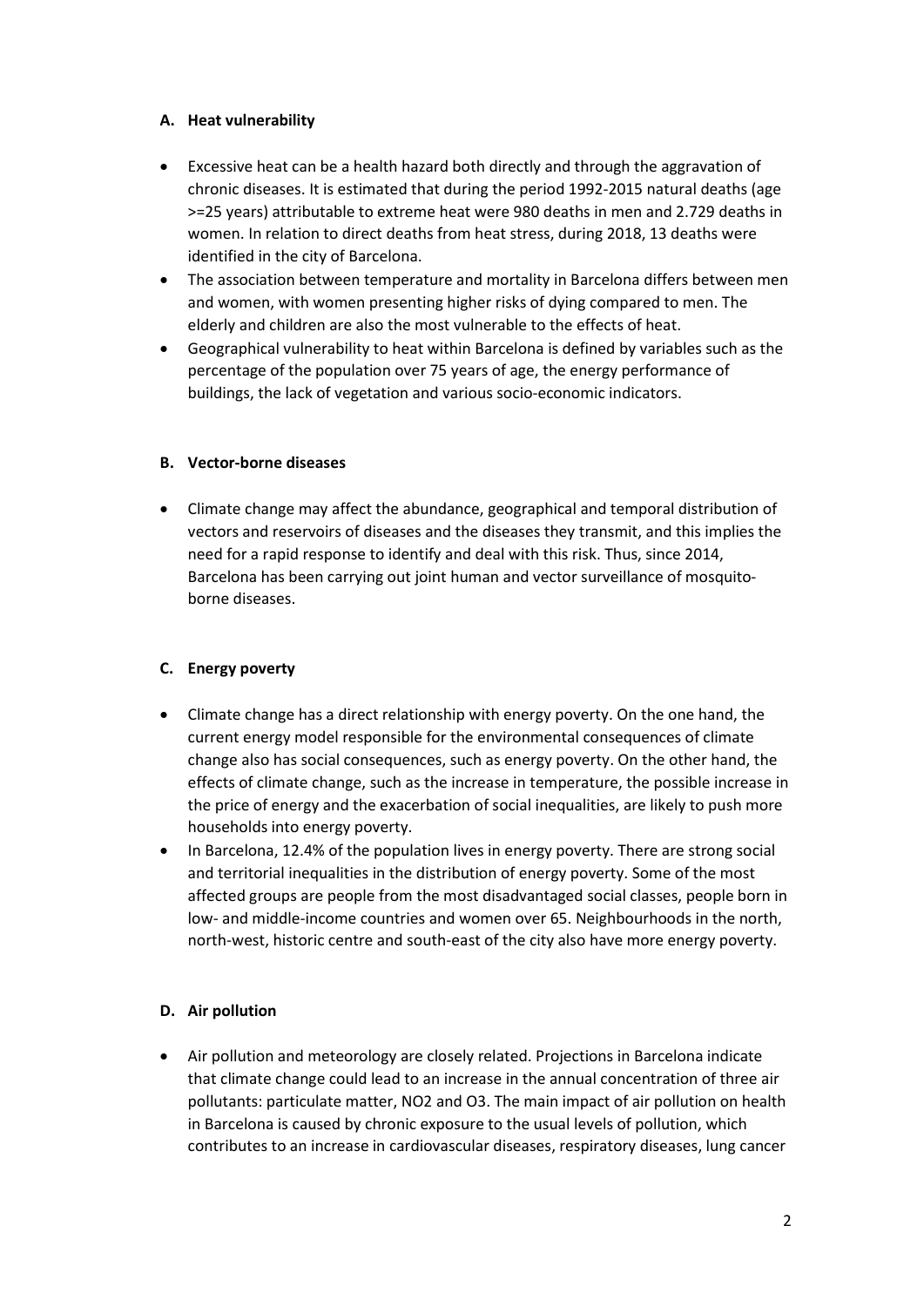and total mortality. Between 2010 and 2018, the median mortality attributable to excess PM2.5 particulate matter was 3%, 424 deaths (residents aged 30 and over).

# E. Water supply and quality

- Existing surveillance systems will need to be improved to adapt to new needs, for example to include surveillance of emerging contaminants in water, surveillance of emerging diseases that may occur due to an increase in reservoirs (e.g. Leptospirosis) or the creation of new health impact indicators.
- We note that technological improvements in the supply network are essential to ensure good water quality both in drought scenarios and in extreme flooding episodes, as well as the capacity of management bodies to foresee the consequences of climate change on supply infrastructures.
- Policies with an equity perspective are needed to mitigate the impact that climate change may have on access to water for the most disadvantaged social classes.

# F. Food system

- There are common factors between climate change, the agrifood model and human health that allow us to establish causal relationships and interactions. The agri-food model is responsible for 21-37% of greenhouse gas (GHG) emissions.
- Key actions to transform the food system include: changing and promoting a healthy diet; reorienting agricultural priorities; increasing sustainable food production; international coordination of land and sea management; and reducing food losses and waste.

# G. Mobility

 Among others, motorised transport has direct impacts on greenhouse gas emissions as well as on the health of the population through the emission of air pollutants, vehicle noise, injuries caused by traffic collisions and lack of physical activity due to the presence of unsafe and hostile environments. Transport policies provide an opportunity to reduce air and noise pollution, improve the health of the population and can have a significant impact on reversing the effects of climate change. In cities, this necessarily involves a change in the mobility model, where the use of private vehicles, particularly cars, is anecdotal, and preference is given to walking, cycling and public transport.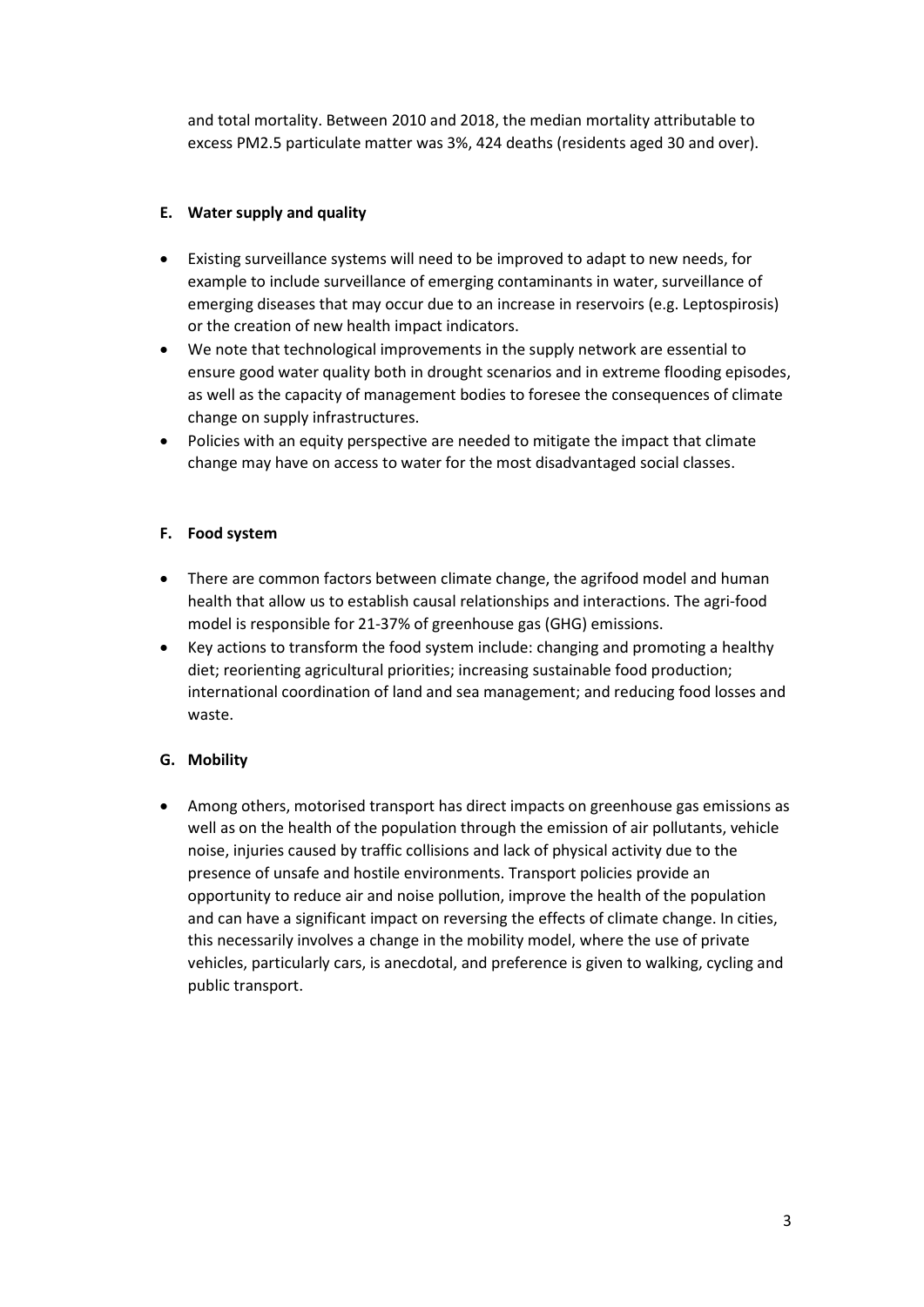## H. Mental health

- Mental health is a cross-cutting health impact of climate change. Mental health can be affected both directly, through exposure to extreme events, rising temperatures, droughts or sea level rise, and indirectly, through the environmental and social consequences of climate change.
- The effects of climate change on mental health are less well known and often ignored. This lack of knowledge is mainly due to the difficulty of monitoring, assessing and predicting the mental health implications of climate change, but also to the general lack of attention and stigmatisation of mental health as a fundamental part of health.

### I. Social health inequalities:

 Climate Change can increase social health inequalities, worsening living and working conditions, which will also have a direct impact on people's health.

### Climate Change and Community Health

Community health can reduce inequalities in health and improve the health of the most disadvantaged populations. In 2007, Barcelona Health in the Neighbourhoods (BHiN) was launched, a community health programme to reduce social inequalities in health. In 2020, this programme reached the 25 most disadvantaged neighbourhoods of the city. Nowadays BHiN worked with more than 460 agents that co-produced 183 interventions involving more than 13,600 people.

The Community Health Department recommends working in two main strategies:

- a) Incorporate different sustainability components in the existing interventions in BHiN programme, mainly focused on communication and awareness-raising workshops in the most disadvantaged populations.
- b) Implement new community health interventions aimed to promote a sustainability culture, focusing on the food system, mobility, mental health and energy poverty.

To work along these two lines it will be necessary to generate enabling environments in neighbourhoods for facilitating change:

- a) Environmental awareness meeting points: Meeting points for organizations, neighbours and the administration, where the sustainability culture and the dynamisation of community networks are promoted.
- b) School programmes that promote a sustainability culture.